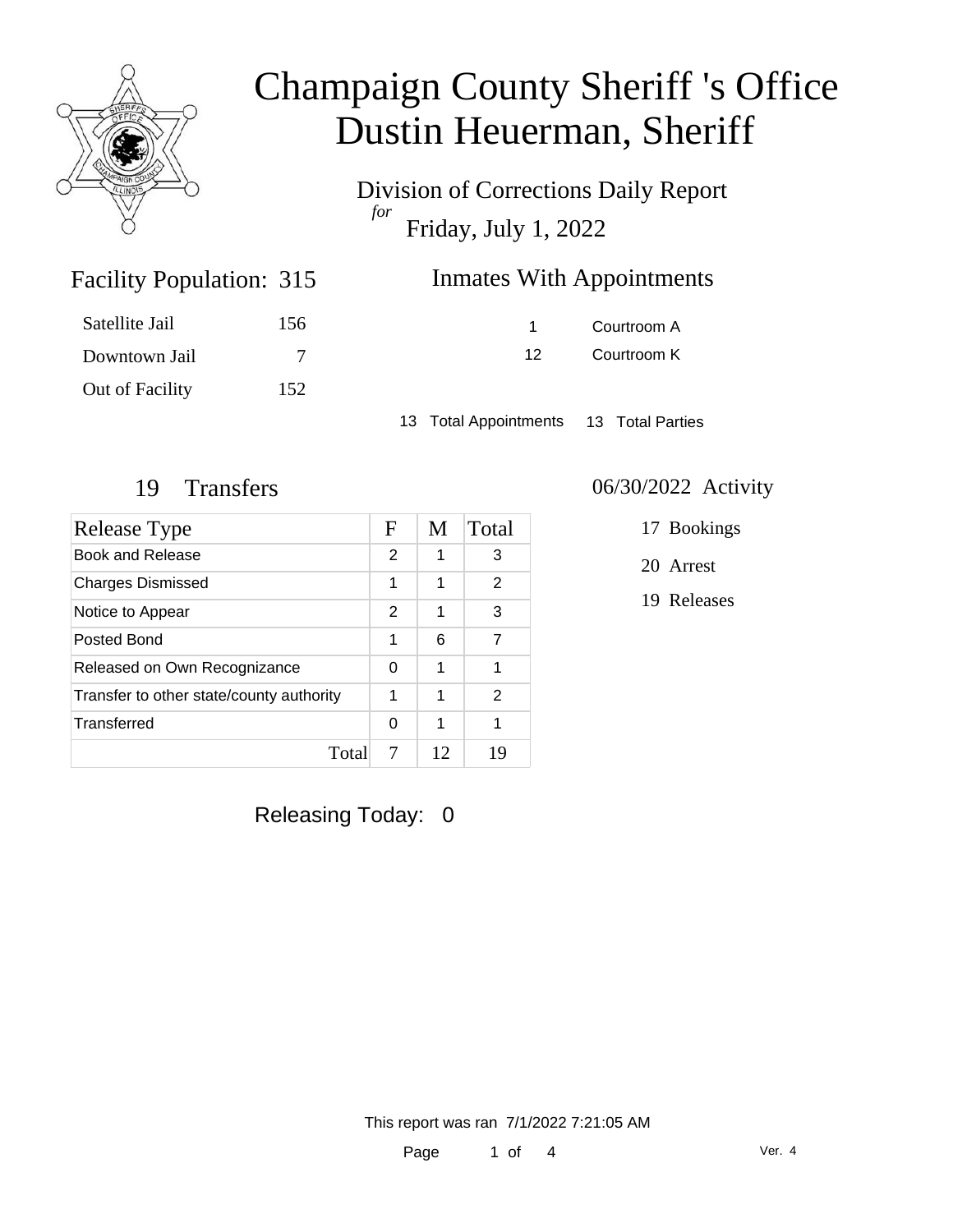

Division of Corrections Daily Report *for* Friday, July 1, 2022

#### Custody Status Count

- Electronic Home Dentention 11
	- Felony Arraignment 9
	- Felony Pre-Sentence 9
	- Felony Pre-Sentence DUI 1
		- Felony Pre-Trial 246
		- Felony Pre-Trial DUI 5
	- Felony Sentenced CCSO 2
	- Felony Sentenced IDOC 8
	- Felony Sentenced Other 1
		- Hold Other 1
		- Hold Sentenced Other 1
	- Misdemeanor Arraignment 4
		- Misdemeanor Pre-Trial 3
			- Petition to Revoke 2
			- Remanded to DHS 10
		- Traffic Sentenced CCSO 2
			- Total 315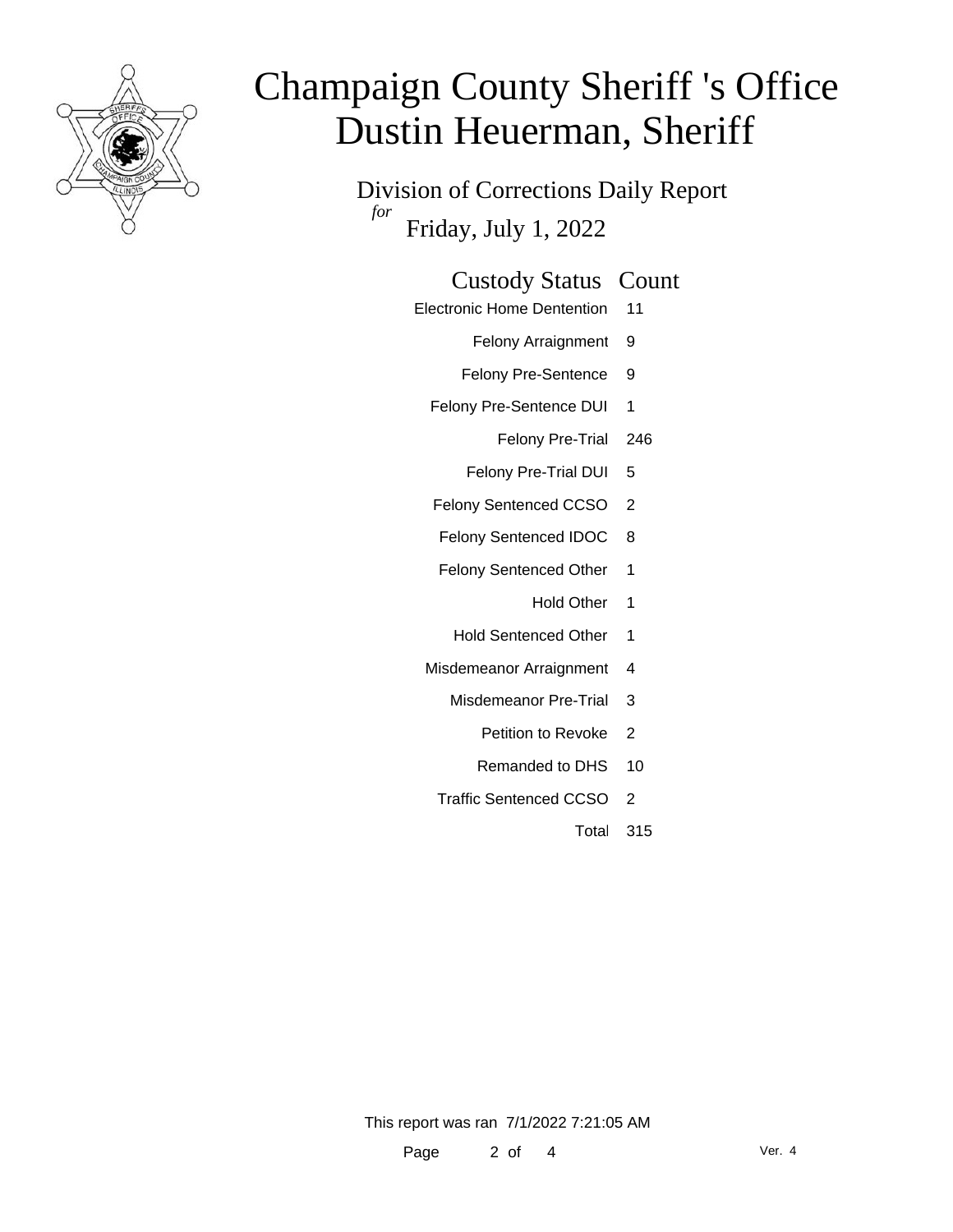

Division of Corrections Daily Report *for* Friday, July 1, 2022

### Inmates With Appointments

| Jailing Party Name            | Location    | Number of Records / Node |
|-------------------------------|-------------|--------------------------|
| ANDERSON, MICHAEL THOMAS      | Courtroom K | 1 / Satellite Jail       |
| BAKER, REED ALLEN             | Courtroom K | 1 / Satellite Jail       |
| <b>BENDER, HAMILTON DAVIS</b> | Courtroom K | 1 / Satellite Jail       |
| DODD-THOMPSON, CODY REX       | Courtroom K | 1 / Satellite Jail       |
| DUCEY, SCOTT ROBERT           | Courtroom K | 1 / Satellite Jail       |
| HARDMAN, ANTOINE NMN          | Courtroom K | 1 / Satellite Jail       |
| HOLLEMAN, ZACHERY WAYNE       | Courtroom K | 1 / Satellite Jail       |
| HYMON, QUENTIN DEANTOINE      | Courtroom K | 1 / Satellite Jail       |
| LEWIS, JOHN WILLARD           | Courtroom K | 1 / Satellite Jail       |
| LEWIS, YOLANDA DENISE         | Courtroom K | 1 / Satellite Jail       |
| PETTIS, JERMAINE JACE         | Courtroom K | 1 / Satellite Jail       |
| TARLETON, TERRY DEE           | Courtroom A | 1 / Satellite Jail       |
| <b>WILLIS, WALTER CHARLES</b> | Courtroom K | 1 / Satellite Jail       |

### **Transfers**

| ALDRICH, ANDREW JAMES                        | Book and Release                                        | Out of Facility |
|----------------------------------------------|---------------------------------------------------------|-----------------|
| <b>BERG, JOSHUA EUGENE</b>                   | Transfer to other state/county authority Satellite Jail |                 |
| <b>BRITT, ISAIAH ANTONIO</b>                 | Posted Bond                                             | Satellite Jail  |
| <b>BROWN, ROGER LEE</b>                      | Notice to Appear                                        | Satellite Jail  |
| ESKRIDGE, RAYSHAUNDRA LANAE Notice to Appear |                                                         | Satellite Jail  |
| GILL, JAVARIO SYLVESTER                      | Posted Bond                                             | Satellite Jail  |
| HANDMAN, ANTOINE                             | <b>Charges Dismissed</b>                                | Satellite Jail  |
| JANNEY, ALEXIS NICOLE                        | Book and Release                                        | Out of Facility |
| JENSEN, MATTHEW JAMES                        | Posted Bond                                             | Satellite Jail  |
| NIER, DAVID ALLEN                            | Transferred                                             | Satellite Jail  |
| SANTIAGO-JUAN, JUAN                          | Posted Bond                                             | Satellite Jail  |

This report was ran 7/1/2022 7:21:05 AM